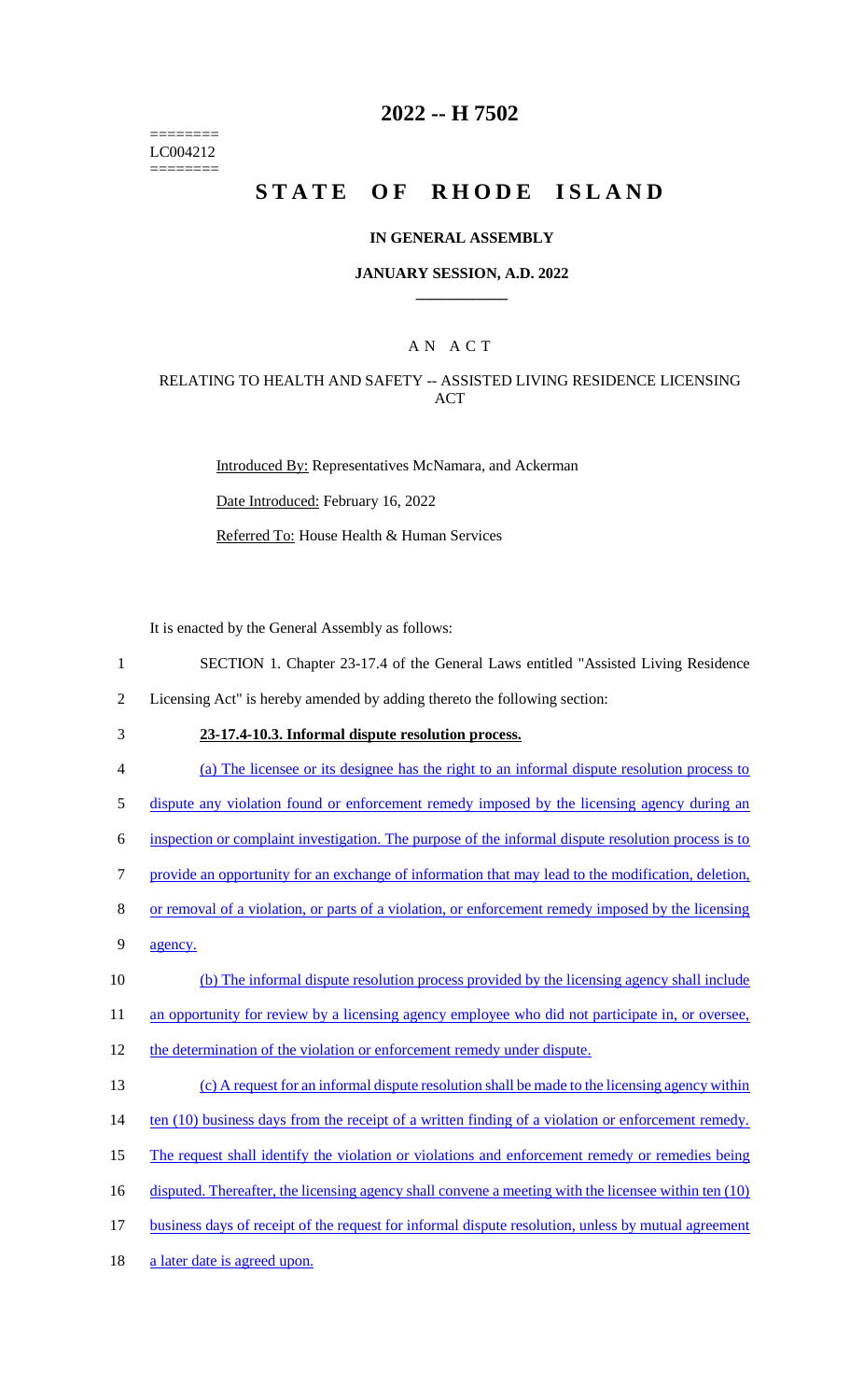- 1 (d) If the licensing agency determines that a violation or enforcement remedy should not 2 be cited or imposed, the licensing agency shall delete the violation or immediately rescind or 3 modify the enforcement remedy. If the licensing agency determines that a violation should have 4 been cited under a different more appropriate regulation, the licensing agency shall revise the 5 report, statement of deficiencies, or enforcement remedy accordingly. Upon request, the licensing 6 agency shall issue a clean copy of the revised report, statement of deficiencies, or notice of 7 enforcement action. 8 (e) The licensee shall submit to the licensing agency, within the time period prescribed by 9 the licensing agency, a plan of correction to address any undisputed violations, and including any
- 10 violations that still remain following the informal dispute resolution.
- 11 (f) The licensing agency shall promulgate regulations implementing the informal dispute
- 12 resolution process established in this section no later than January 1, 2023.
- 13 SECTION 2. This act shall take effect upon passage.

LC004212 ========

 $=$